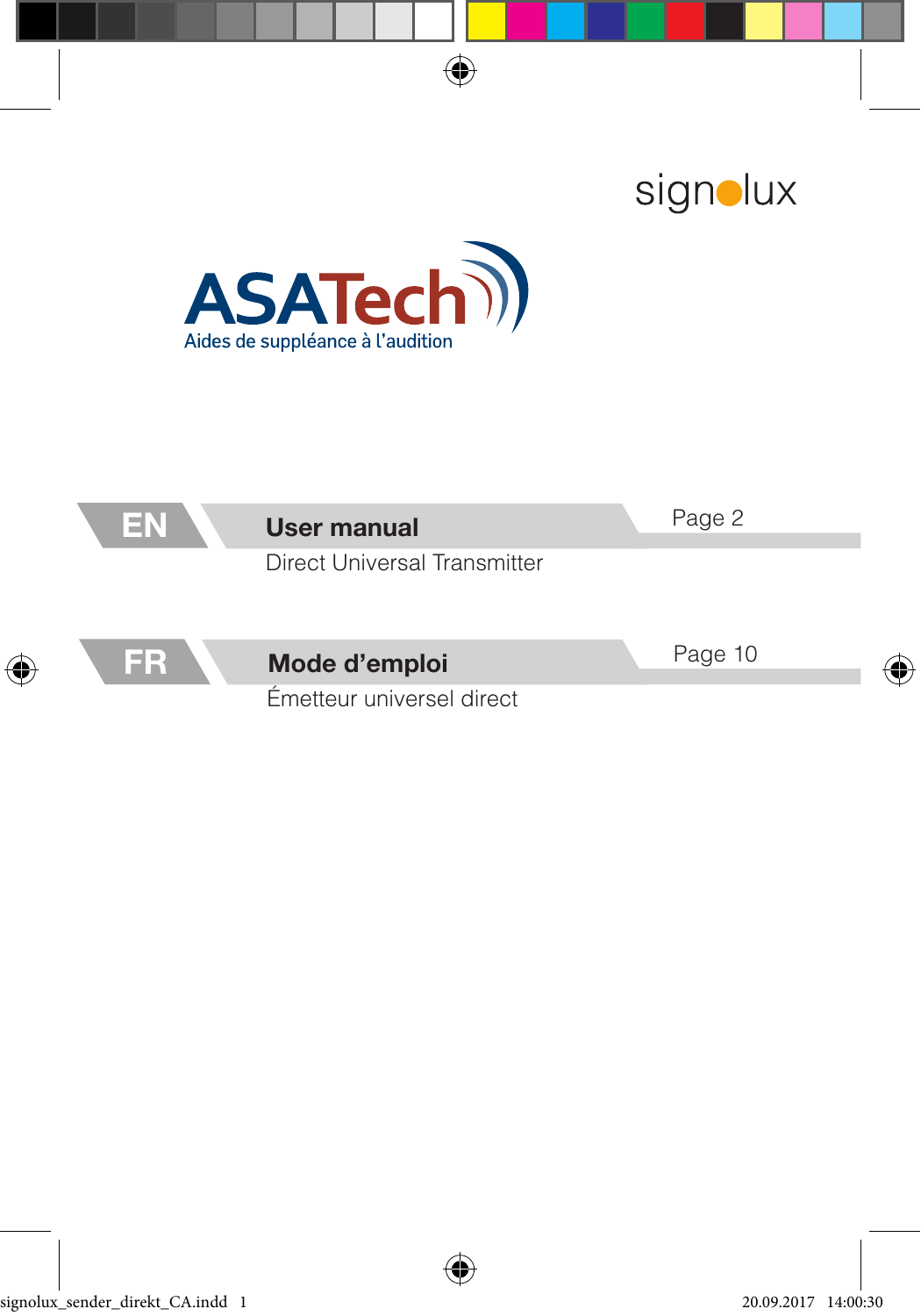#### Figure 1: View of top / side / front



Figure 2: View of underside

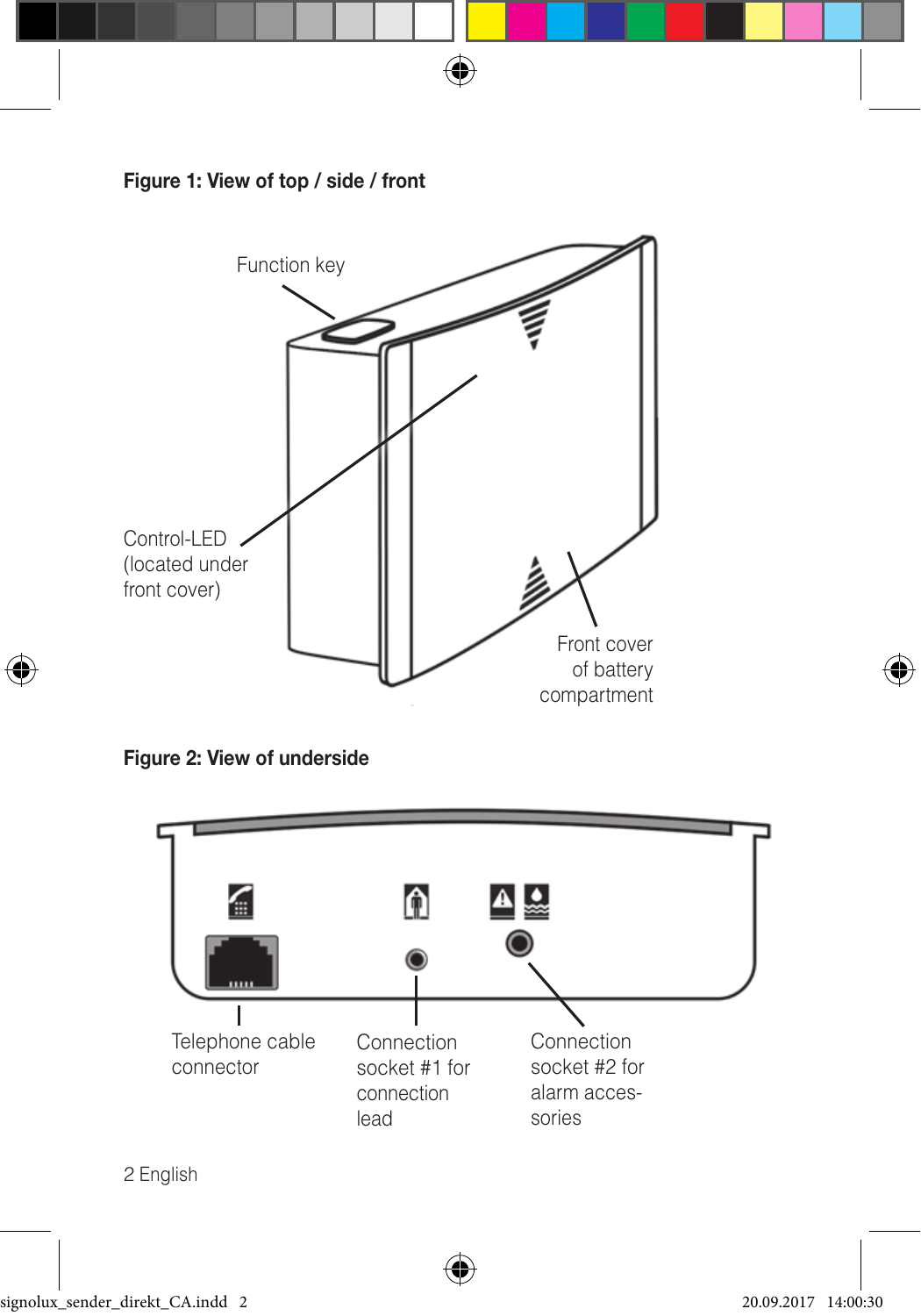Congratulations on purchasing your »*Direct universal transmitter*«.

You have chosen a modern and reliable system. Please read these operating instructions thoroughly. They tell you how to set up the system correctly and explain all the system's features to you.

## Checking the package contents

Please check if the following parts are included in the package:

- »Direct universal transmitter«
- 3 x battery type AAA
- Connection lead
- Wall mount
- 2 screws
- 2 wall dowels
- User manual
- Warranty card

If any parts are missing, please immediately contact your dealer or the manufacturer directly.



# Safety instructions

- Prior to putting the device into operation and using it, kindly read this manual thoroughly and in full.
- Store this operating manual in a safe place so that it is also accessible for other users at any time.
- When using power tools always follow the instructions of the manufacturer and wear suitable protective equipment (e.g. protective goggles).

- Kindly check before starting to drill if there are any hidden electric cables and water pipes in the walls. In case of doubt we recommend using a a cable detector.

## Functioning principle

The »*Direct universal transmitter*« picks up electrical signals by means of a directly connected cable and in consequence generates radio signals.

The radio signals are transmitted to all accordingly programmed »signolux« receivers within range.

The receivers convert the radio signals into light-, vibration- or acoustic signals (depending on the type of receiver).

## Setup

# Inserting / replacing the batteries

To insert the 3 AAA-batteries, first remove the front cover in order to access the battery compartment:

- Push the front plastic cover upwards. A certain resistance, caused by the latching, has to be overcome. (Figure 3)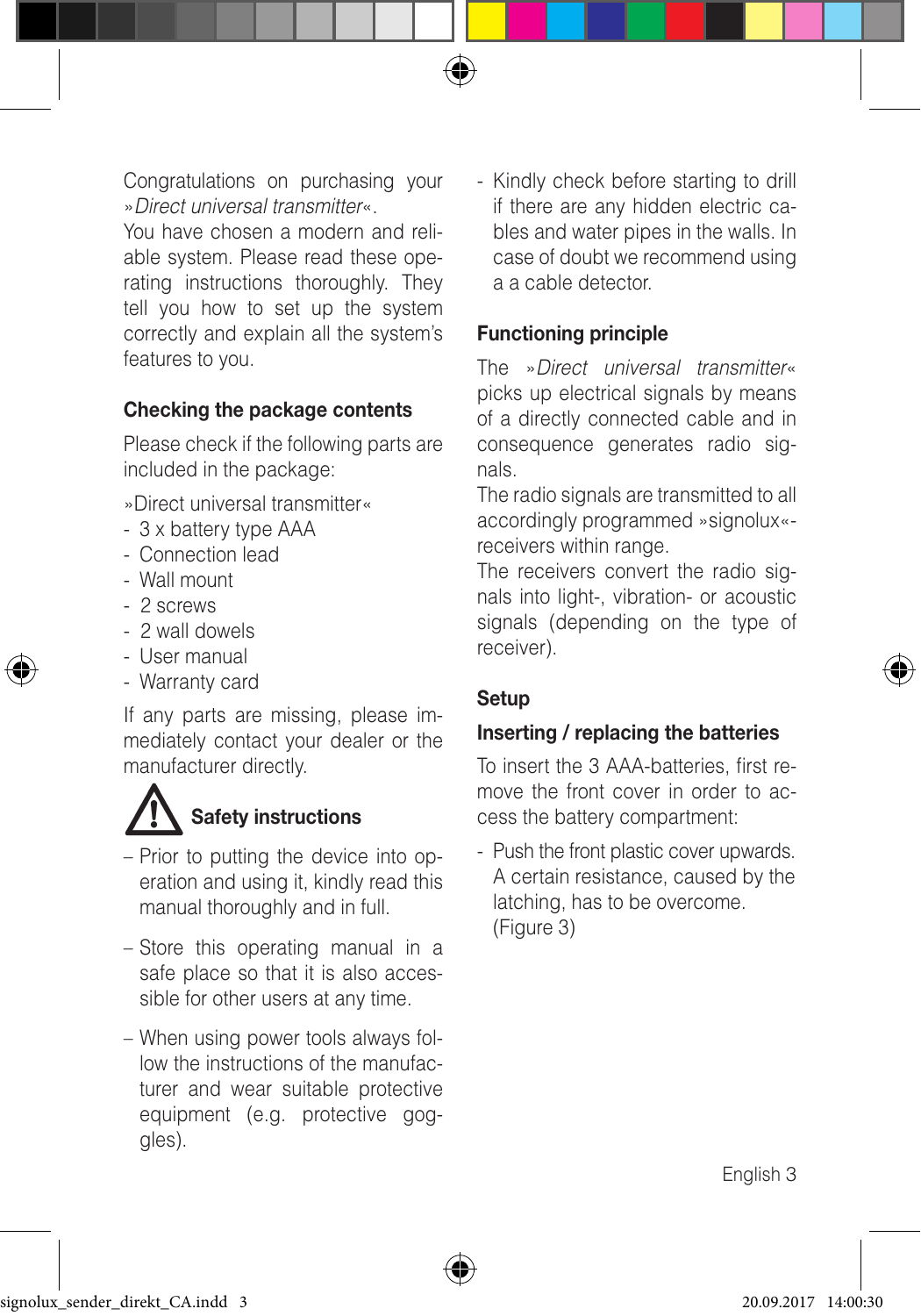

# Figure 3

- The plastic cover can now be taken off, the battery compartment has become accessible.
- Insert the 3 AAA-batteries. Ensure the correct polarity of the batteries. (Figure 4)



# Figure 4

- Attach the plastic cover: Lay the cover onto the housing with approx 1 cm distance to the lower edge. (Figure 5)



# Figure 5

- Push the cover downwards until it clicks back onto the latching. The front cover is now in place again.

# Registering the transmitter with the receivers

The »*Direct universal transmitter*« has to be registered with every »signolux«-receiver, which is later supposed to react to it. By doing so, the type of signalization is also defined.

To register the transmitter, press and hold the according receiver's function key. The receiver's event symbols light up in sequence.

Release the function key as soon as the desired symbol is lit up.

Now press the function key of the »*Direct universal transmitter*«.

Wait for approx. 20 seconds and the test the setup by pressing the transmitter's function key. The receiver should now react, showing the according symbol.

Up to 8 transmitters can be assigned to a single symbol.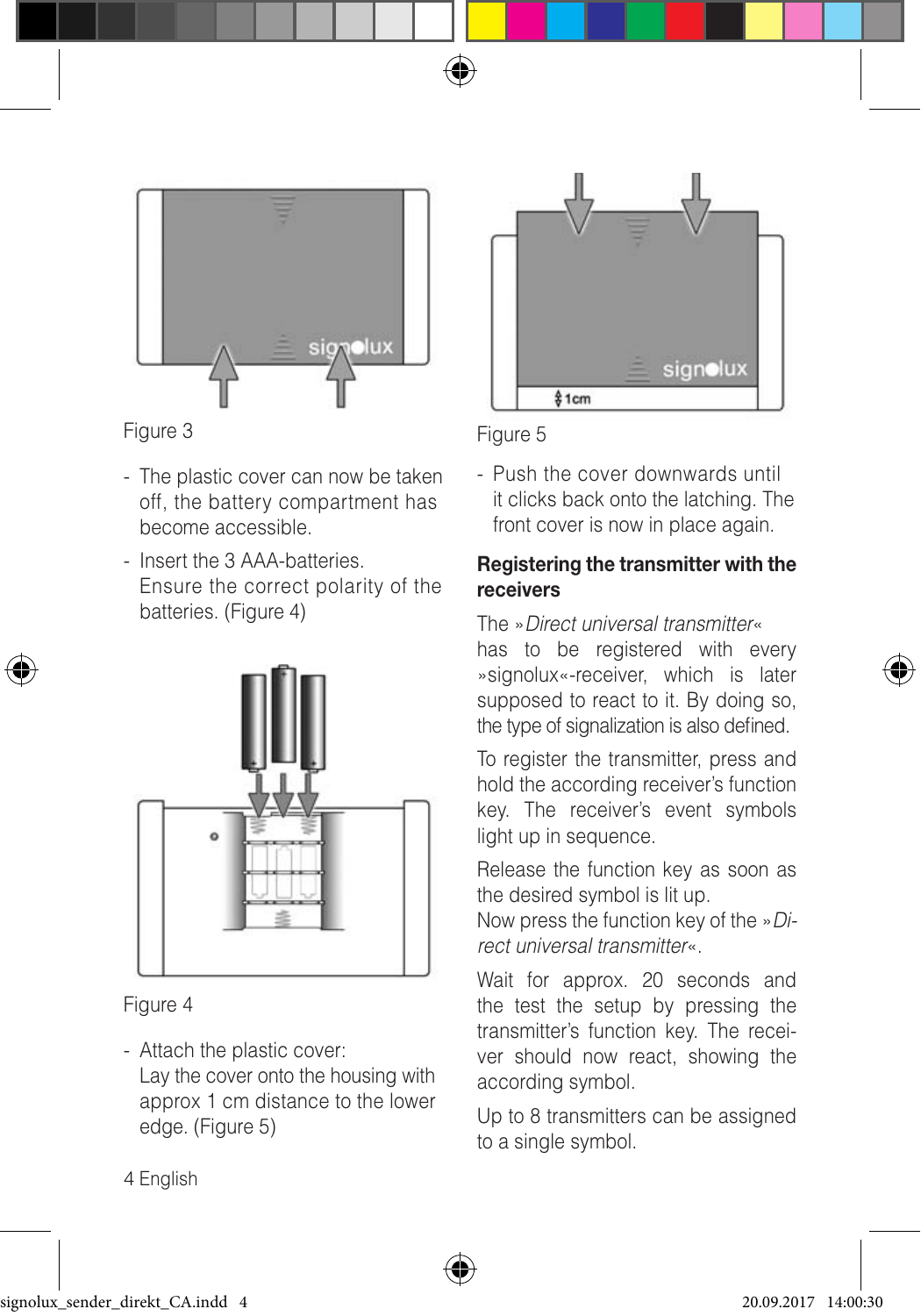# Setup for telephone signalling

Plug the end of the cable with the transparent clip-in connector (6-pin plug) into the socket on the underside of the »*Direct universal transmitter*«. Plug the other end into a vacant connector of the telephone socket. Important:

Please only use the telephone cable supplied with the unit, otherwise proper function cannot be guaranteed. The »*Direct universal transmitter*« is designed to be connected to an analog telephone system.

If your phone system is ISDN or part of a PBX (exchange) system, use the »*Acoustic universal transmitter*« inheats

Register the transmitter with the according receivers. When setting, use the telephone symbol.

## Picking up other signals

The »*Direct universal transmitter*« is able to detect various electrical signals. It then transmitts a radio signal to all assigned »signolux«-receivers within reach

Socket #1 reacts to input voltage of at least 3 volts and no more than 15 volts. It is possible to connect to either alternating or direct current voltage.

This allows the »*Direct universal transmitter*« to be connected to lowvoltage systems, like e.g. doorbell circuits.

Proceed as follows:

Plug the connection lead into socket

#1 of the transmitter. Lay the lead to the according doorbell or -chime. Connect the two ends of the lead to the according contacts of the doorbell.

Register the transmitter with the according receivers. When setting, use a door / visitor symbol.

#### **Very important:**

The input is only designed for the connection to low-voltage circuits. The input voltage must not exceed 15 V! Never connect the thin cable to the mains voltage.

If in doubt, seek the help of an electrician.

#### **Otherwise: Risk of fatal injury and irreparable damage to the transmitter!**

#### Connecting alarm accessories

Connection socket #2 is intended for the connection of alarm accessories having a closed-circuit contact. (A closed circuit triggers the alarm).

Therefore it is possible to connect the »*Direct universal transmitter*« with accessories like contact-floormats, window contacts as well as switched outputs of alarm systems.

## **Suitable alarm accessories:**

- Alarm floor mat (A-2921-S)

Plug the cable of the alarm floor mat directly into socket #2 of the transmitter. Place the alarm floor mat under the door mat or carpet.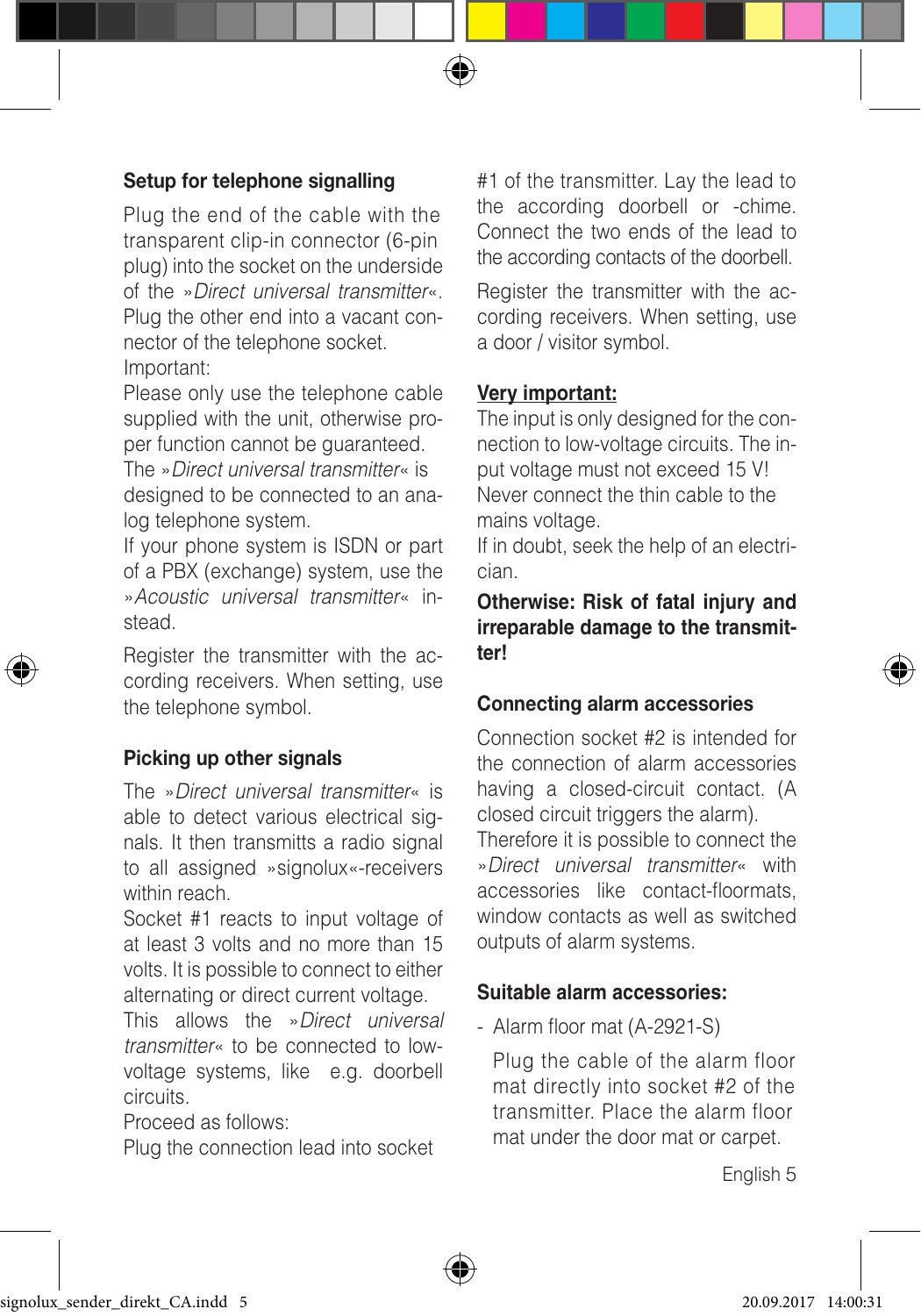#### - Alarm button (A-2935-S)

Plug the cable of the alarm button directly into socket #2 of the transmitter.

The alarm signal is triggered whenever the button is pushed (e.g. by the occupant of a sick-bed).

## - Water-alarm-sensor (A-2924-S)

Connect the water alarm sensor with socket #2 of the transmitter. It can be used for allmost all liquids. Place the sensor with the supplied double-sided adhesive tape in such a way that the two contacts touch the floor. As soon as a liquid touches the contacts, the alarm is triggered.

After connecting the desired accessory, register the transmitter with the according receivers. When setting, use a symbol matching the type of alarm.

# Mounting the »signolux«-transmitter

#### Important note:

Kindly keep in mind that metal parts and other building materials may interfere with the transmission of the radio signal. As they can be either visible or hidden at the desired mounting location you should always carry out a functional test at the mounting location before starting the mounting process, and, if required, choose a different mounting or installation location if the reception is not quaranteed.

The »signolux«-transmitter can be mounted using the supplied wall mount. To use it, fix the wall mount onto a wall (or rafter, cupboard etc.) When mounting onto a brick- or stone wall, you may need a power drill and stone bit to do so. Use the supplied wall plugs in this case. Once fixed, hang the »signolux« transmitter onto the wall mount bracket.

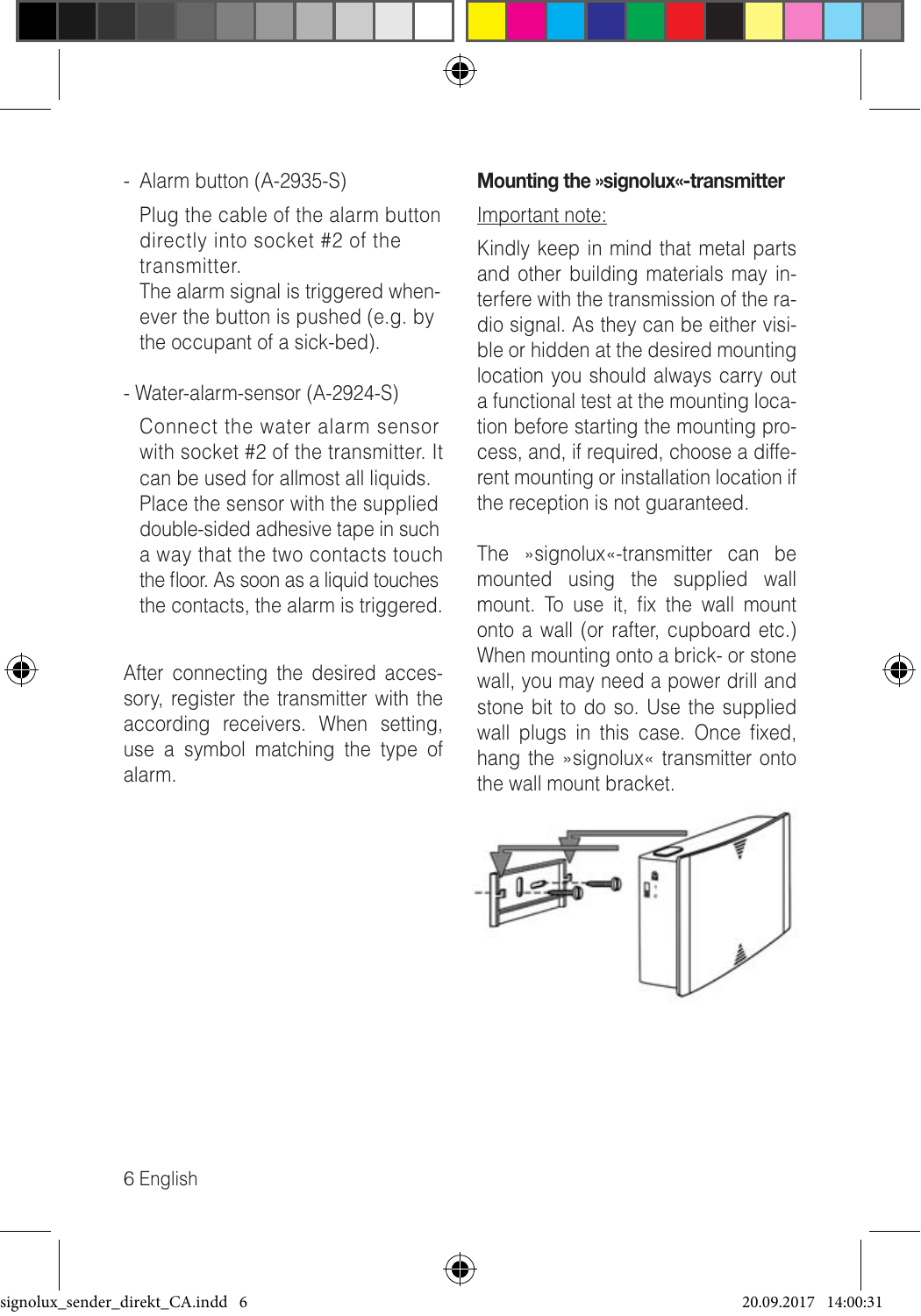#### Maintenance and care

The »*Direct universal transmitter*« does not require any maintenance. If the unit does become dirty, simply wipe it clean with a soft, damp cloth. Never use spirits, thinners or other organic solvents.

Do not set up the unit where it will be exposed to full sunlight for long periods. In addition it must be protected against excessive heat, moisture and severe mechanical shock.

Note: This product is not protected against splash water. Do not place any containers filled with water, such as flower vases, or anything with an open flame, such as a lit candle, on or near the product.

#### **Warranty**

The »*Direct universal transmitter*« is a very reliable product. Should a malfunction occur despite the unit having been set up and operated correctly, please contact your dealer or the manufacturer directly.

This warranty covers the repair of the product and returning it to you free of charge. It is essential that you send in the product in its original packaging, so do not throw the packaging away. The warranty does not apply to damage caused by incorrect handling or attempts to repair the unit by people not authorised to do so (destruction of the seal on the unit).

Repairs will only be carried out under

warranty if the completed warranty card is returned accompanied by a copy of the dealer's invoice/till receipt.

#### Always specify the product number in any event.

 $\angle$  **Disposal** of used electrical and electronic units (appli cable in the countries of the European Union and other European countries with a separate collection system). The symbol on the product or the packaging indicates that this product is not to be handled as ordinary household waste but has to be returned to a collecting point for the recycling of electrical and electronic units. You protect the environment and health of your fellow man by the correct disposal of this product.

Environment and health are endangered by incorrect disposal. Material recycling helps to reduce the consumption of raw material. You will receive further information on the recycling of products from your local community, your communal disposal company or your local dealer.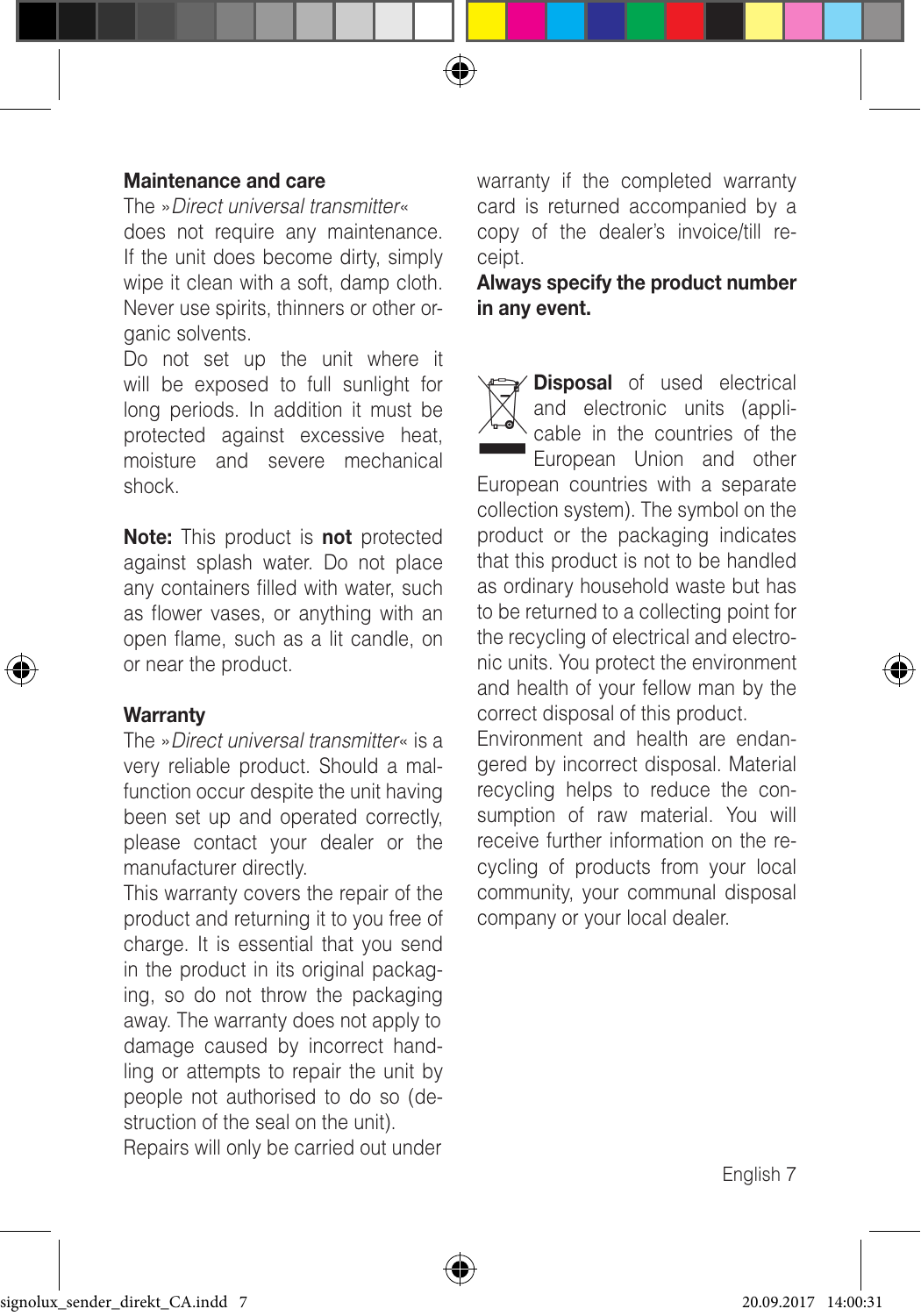# Technical data

| Power supply:    | 3x size AAA batteries at 1,5 V                                                                   |
|------------------|--------------------------------------------------------------------------------------------------|
| Working range:   | 0 to $40^{\circ}$ C                                                                              |
| Radio frequency: | 418 MHz / 915 MHz                                                                                |
| Height:          | 75 mm                                                                                            |
| Width:           | $22 \text{ mm}$                                                                                  |
| Depth:           | 38 mm                                                                                            |
| Weight:          | 128 g (without batteries)                                                                        |
| Stand-by:        | Up to 1 - 2 years, at 5 signals per day, depending<br>upon the type and quality of battery used. |

This device complies to the following IC standards: 47 CFR Part 15; 2013 RSS-210 ISSUE 8



Technical specifications subject to change without prior notice.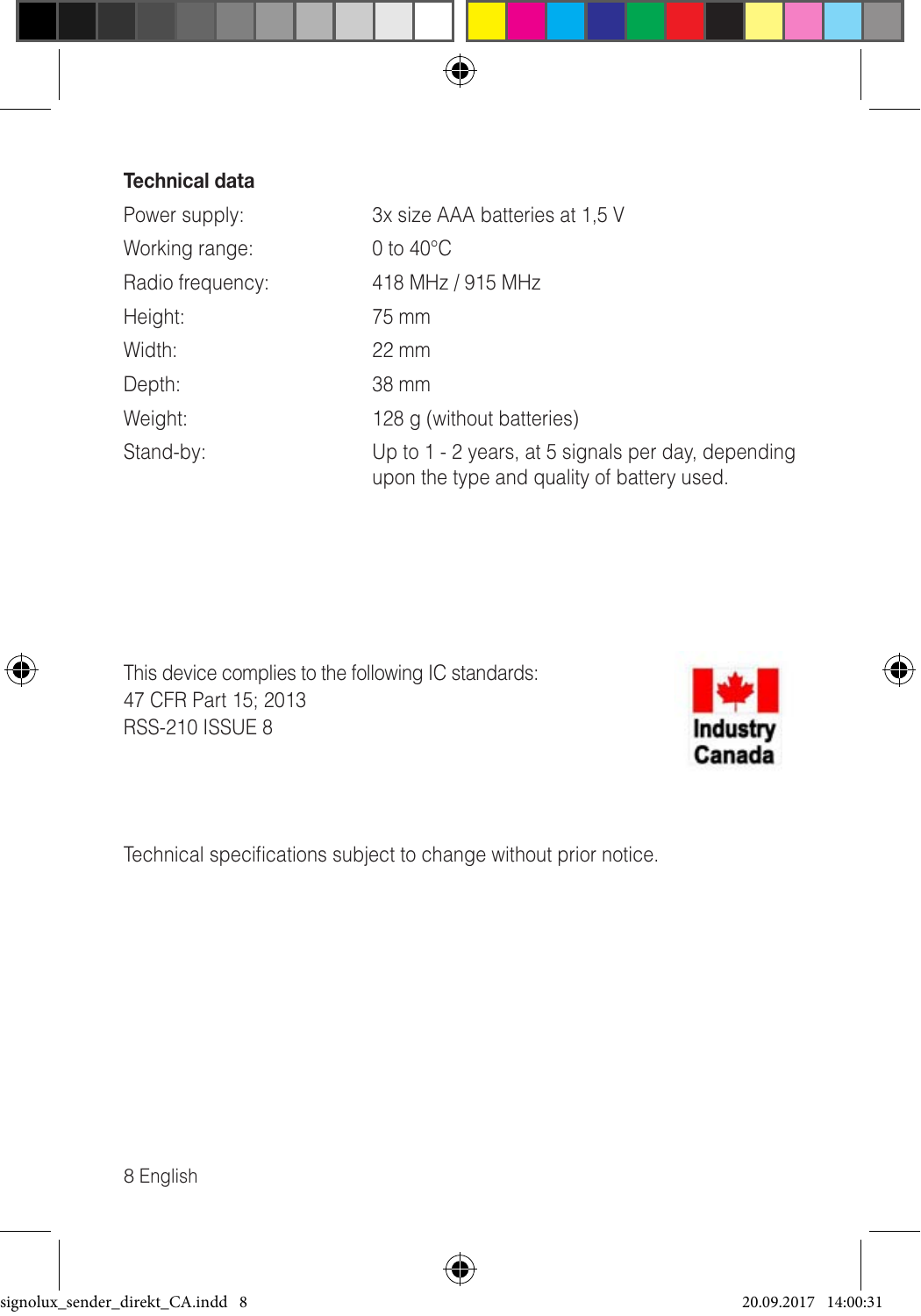English 9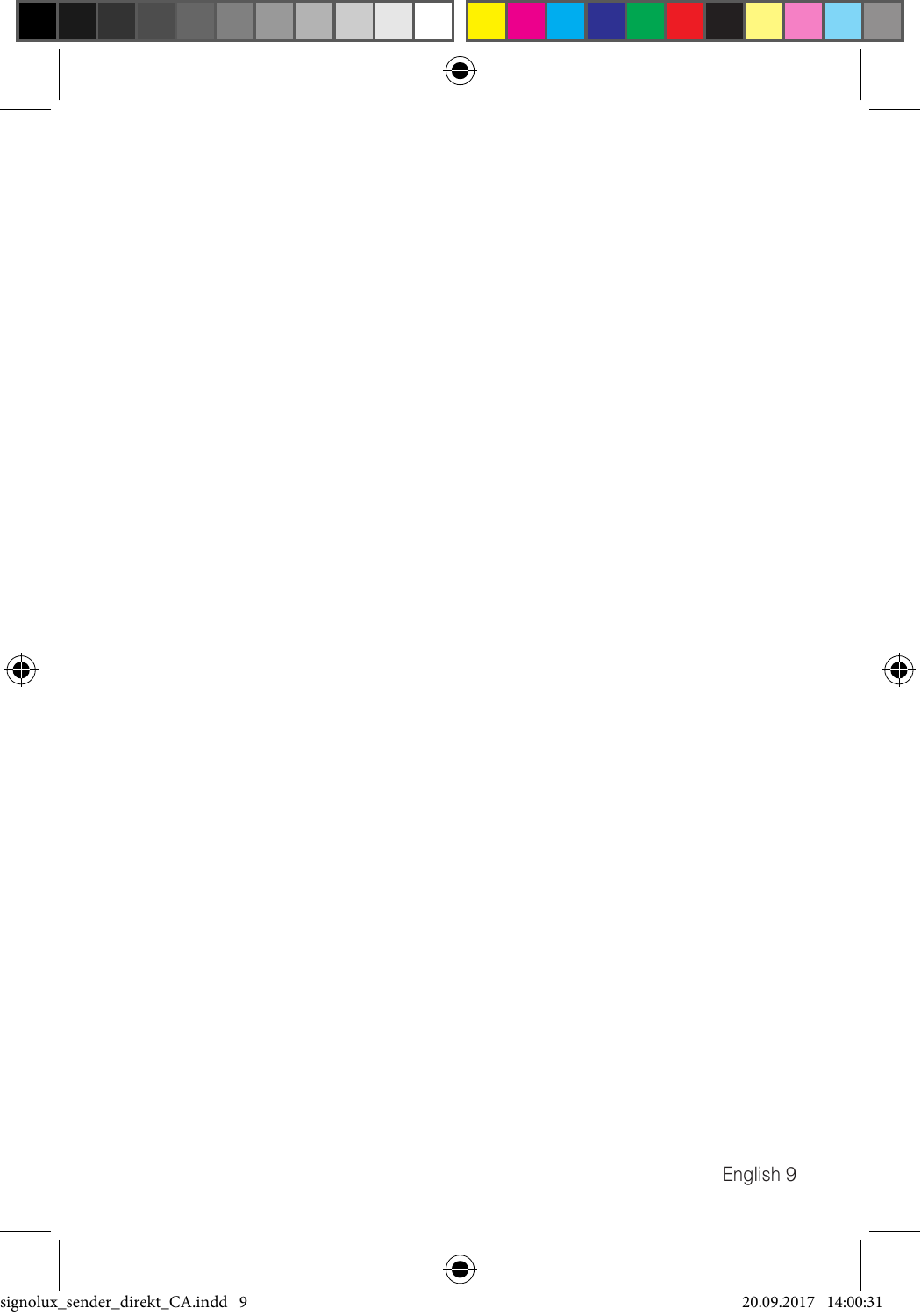## Figure 1 : Vue du haut, côté, face



Figure 2 : Vue de dessous

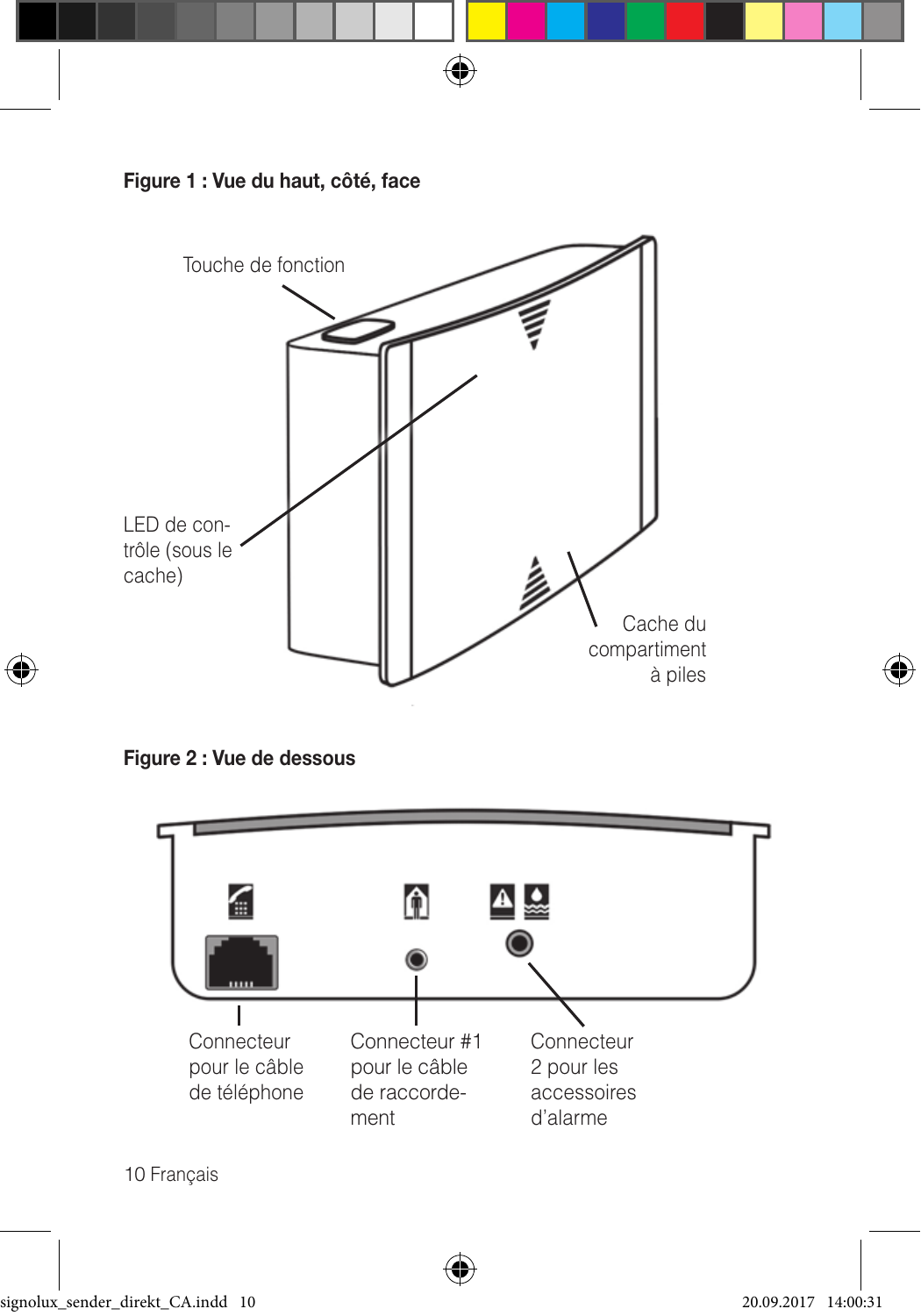Nous vous félicitons d'avoir acheté un appareil « signolux ». Vous avez opté pour un système moderne et fiable. Veuillez lire l'intégralité de ce mode d'emploi avec attention afin de mettre en service l'appareil correctement et de vous familiariser avec toutes les possibilités du système.

#### Contenu standard livré

Veuillez vérifier si toutes les pièces énumérées ci-dessous sont incluses :

- « Émetteur universel direct »
- 3 piles AAA
- câble du raccordement
- Fixation murale
- 2 vis
- 2 chevilles pour mur
- Mode d'emploi
- Carte de garantie

S'il manque des pièces, veuillez vous adresser aux revendeurs ou directement au fabricant.



# Consignes de sécurité

- Avant de mettre en service et d'utiliser l'appareil, veuillez lire attentivement et entièrement le mode d'emploi.
- Conservez soigneusement ce mode d'emploi pour qu'il soit également accessibles aux autres utilisateurs.
- Respectez toujours les consignes du fabricant et portez un équipement de protection adapté (par ex. lunettes de protection) lorsque vous

utilisez des outils électriques.

- Avant de commencer le perçage, vérifiez si des câbles électriques et des conduites d'eau sont cachés dans les murs. En cas de doute, il est recommandé d'utiliser un détecteur de câbles et de conduites.

# Principe de fonctionnement

L'« *Émetteur universel direct* » détecte les signaux electrique et les transforme en impulsions radio.

Ces impulsions radio sont transmises à tous les récepteurs Signolux à portée de réception et réglés en conséquence.

Les récepteurs transforment les impulsions radio en signaux lumineux, en vibrations ou en signaux sonores (en fonction du type de récepteur).

## Mise en service

## Installer et remplacer les piles

Pour installer les 3 piles AAA, vous devez d'abord ouvrir le compartiment à piles :

- Glissez le cache en plastique vers le haut. Vous devez passer outre la résistance de l'encliquetage. (fig. 3)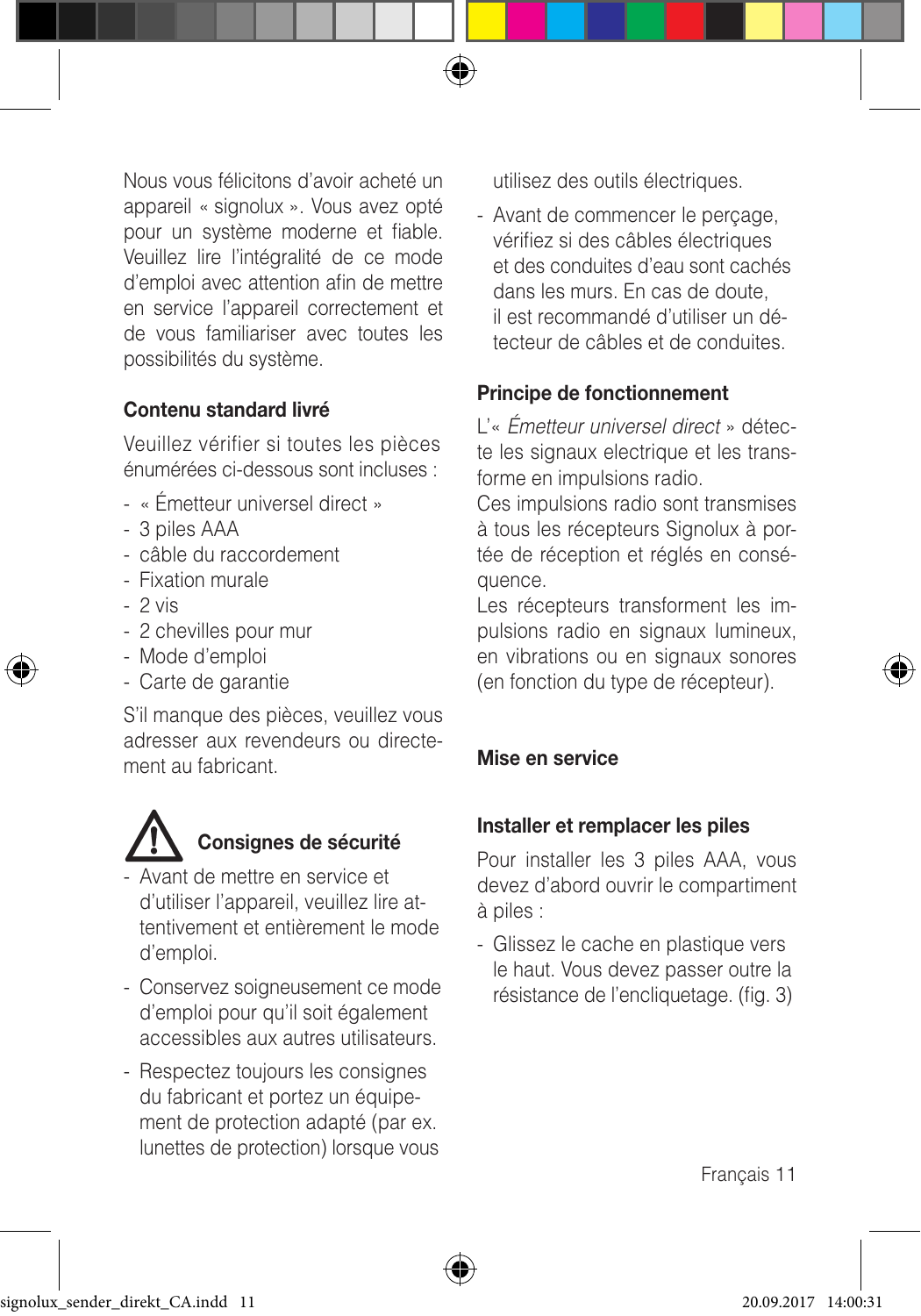

# Figure 3

- Le cache en plastique peut maintenant être retiré, le compartiment à piles est ouvert.
- Installez les trois piles AAA. Veillez à respecter la polarité. (fig. 4)



Figure 4

- Replacez le cache en plastique : placez le cache à 1 cm du bord inférieur du boîtier. (fig. 5)



# Figure 5

- Glissez le cache en plastique vers le bas jusqu'à ce qu'il s'encliquette. Le cache est désormais à nouveau fermé.

## Enregistrement de l'émetteur au niveau du récepteur

L'« *Émetteur universel direct* » doit être enregistré au niveau de chaque récepteur Signolux qui est censé capter ses signaux. Cela détermine également le type de message.

Pour cela, maintenez la touche de fonction du récepteur enfoncée durant quelques secondes. Les symboles du récepteur s'allument les uns après les autres.

Lâchez la touche dès que le symbole souhaité s'allume.

Appuyez ensuite sur la touche de fonction de l'« *Émetteur universel direct* ».

Attendez 20 secondes et testez ensuite le fonctionnement en actionnant la touche de fonction de l'émetteur.

Il est possible d'enregistrer 8 émetteurs différents sur un symbole d'émetteur.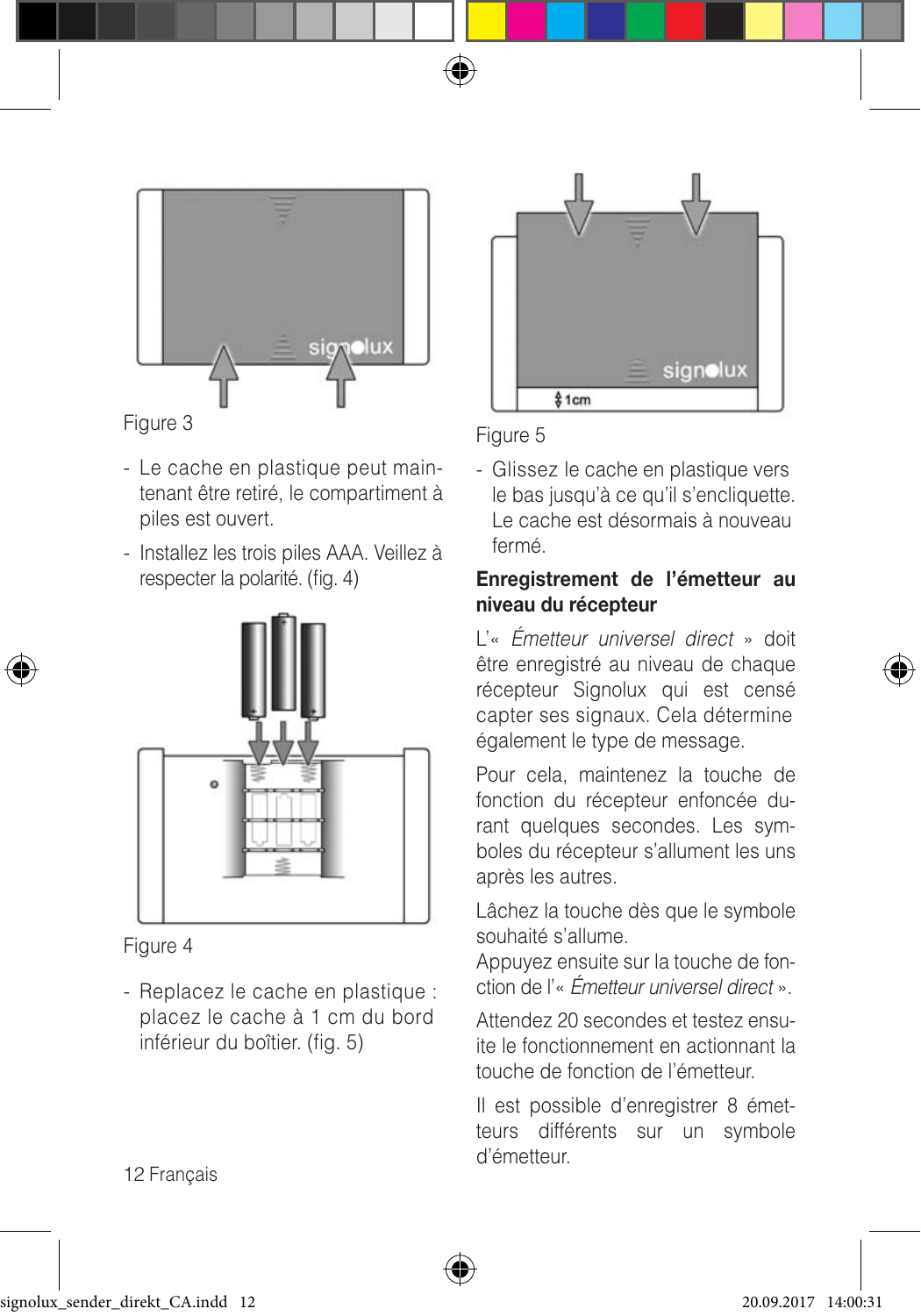#### Utilisation comme émetteur de téléphone

L'« *Émetteur universel direct* » peut être raccordé à la prise murale de télécom à l'aide d'un câble de téléphone.

Enfichez l'extrémité du câble de téléphone avec la fiche à clip transparente (fiche modulaire à 6 pôles) au connecteur de l'émetteur.

L'autre extrémité doit être enfichée dans la prise murale du téléphone.

L'Émetteur Universel Direct est conçu pour être connecté à une ligne téléphonique analogique.

Si le système téléphonique est de type ISDN ou PBX, utilisez plutôt l'Émetteur Universel Acoustaiue.

Enregistrez l'émetteur au niveau des récepteurs à l'aide de l'affichage du symbole de téléphone.

#### Détection d'autres signaux

L'« *Émetteur universel direct* » peut également détecter d'autres signaux électriques et les transmettre aux récepteurs.

Le connecteur #1 réagit aux tensions d'entrée comprises entre minimum 3 volts et maximum 15 volts. Il est possible de brancher du courant continu ou du courant alternatif.

L'« émetteur universel direct » peut ainsi être raccordé à des circuits de basse tension, comme par exemple la sonnette de porte. Pour cela, procédez comme suit :

Enfichez la fiche du câble de raccor-

dement dans le connecteur #1 de l'émetteur. Posez les câbles fins vers la sonnette de porte/le gong souhaité(e). Raccordez les deux fils aux contacts à vis de la sonnette de porte.

Enregistrez l'émetteur au niveau des récepteurs à l'aide de l'affichage du symbole correspondant.

**Attention :** Le système de déclenchement est uniquement compatible avec des sonnettes de porte à basse tension. Ne pas dépasser une tension d'entrée de 15 V !

Ne jamais raccorder les câbles fins à l'alimentation électrique principale! En cas de doute, vous référez à un électricien.

Autrement : risque de blessure fatale et dommage irréparable à l'émetteur.

#### Raccordement d'accessoires d'alarme

Le connecteur #2 est prévu pour le raccordement d'accessoires d'alarme avec contact de travail (un contact fermé déclenche l'alarme).

L'« Émetteur universel direct » peut ainsi être couplé à des accessoires comme des tapis à contact électrique et des contacts de fenêtre ainsi qu'à des sorties de contact sans potentiel de systèmes d'alarme.

## **Accessoires d'alarme compatibles :**

- Tapis d'alarme (A-2921-S)

Français 13 Enfichez la fiche du tapis d'alarme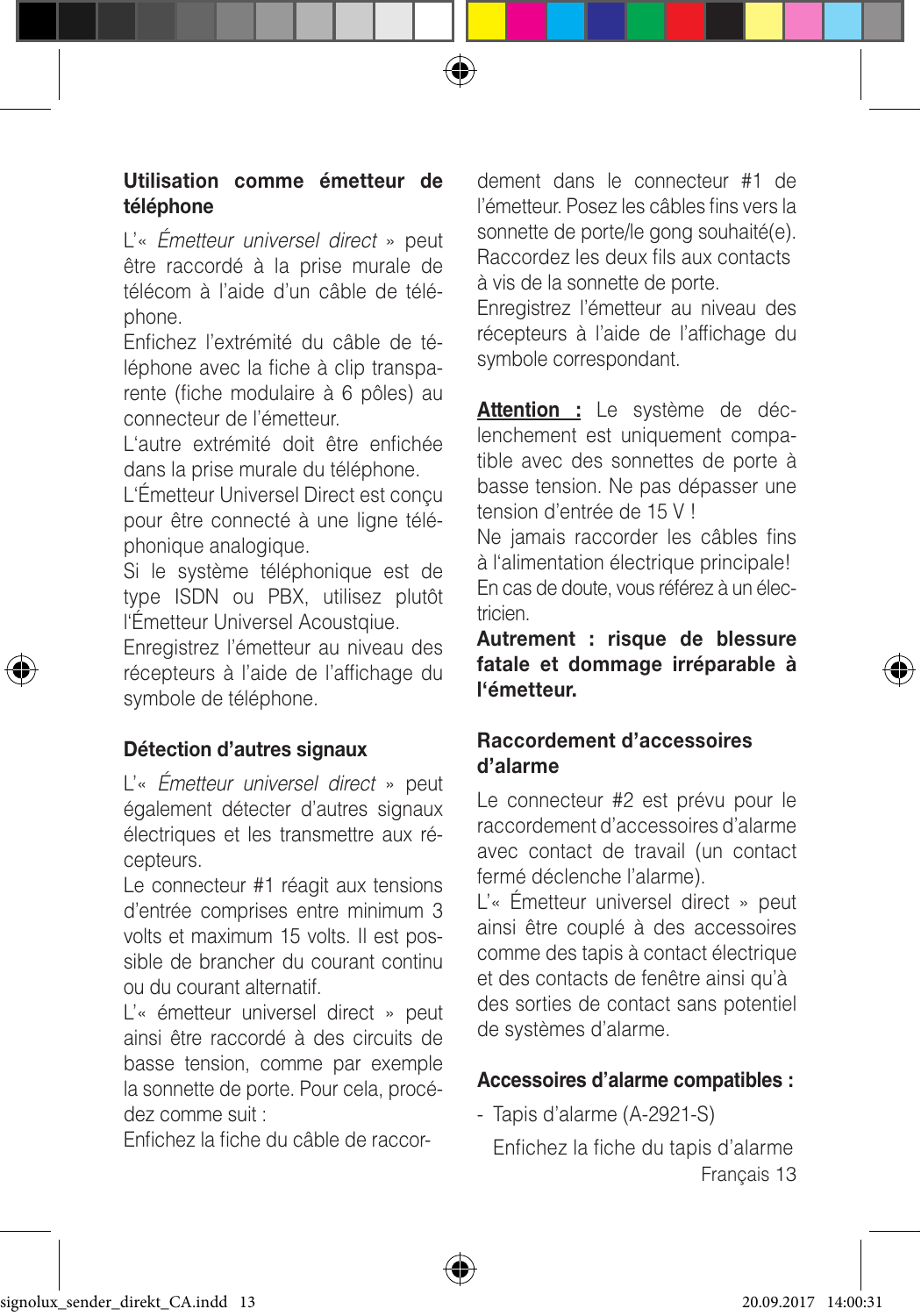dans le connecteur #2 de l'émetteur. Placer le tapis d'alarme sous le paillasson.

- Bouton d'alarme (A-2935-S)

Enfichez la fiche du bouton d'alarme directement dans le connecteur #2 de l'émetteur. Le signal d'alarme est déclenché sur pression du bouton (par exemple à partir d'un lit médicalisé)

- Détecteur d'eau (A-2935-S)

Enfichez la fiche du détecteur d'eau directement dans le connecteur #2 de l'émetteur. Compatible avec pratiquement tous les liquides.

Fixer le détecteur au mur à l'aide du ruban adhésif double face fourni de manière à ce que les contacts touchent le sol. Dès qu'un liquide mouille les deux contacts, un signal d'alarme est émis.

Une fois les accessoires souhaités raccordés, enregistrez l'émetteur au niveau des récepteurs à l'aide de l'affichage du symbole correspondant.

### Fixation du émetteur »signolux«

#### Remarque importante :

Veuillez noter que les pièces métalliques et d'autres matériaux de construction peuvent gêner la propagation du signal radio. Comme ceux-ci peuvent être présents de manière visible ou invisible à l'endroit de fixation ou d'installation, il est conseillé d'effectuer un test radio à l'endroit exact de la fixation avant toute fixation et le cas échéant de choisir un autre endroit de fixation lorsque la réception n'est pas garantie.

L' émetteur « signolux » peut être installé librement ou fixé à l'aide de la fixation murale fournie. Dans ce cas vissez la fixation murale à un mur (ou à une poutre en bois, une armoire, etc.). En cas de fixation sur un mur de briques ou de pierres, il est nécessaire d'utiliser une perceuse avec un foret à béton. Dans ce cas, veuillez utiliser les chevilles fournies pour la fixation du support. Accrochez le émetteur « signolux » dans le support après avoir installé la fixation murale. Placez le émetteur « signolux » dans le support.

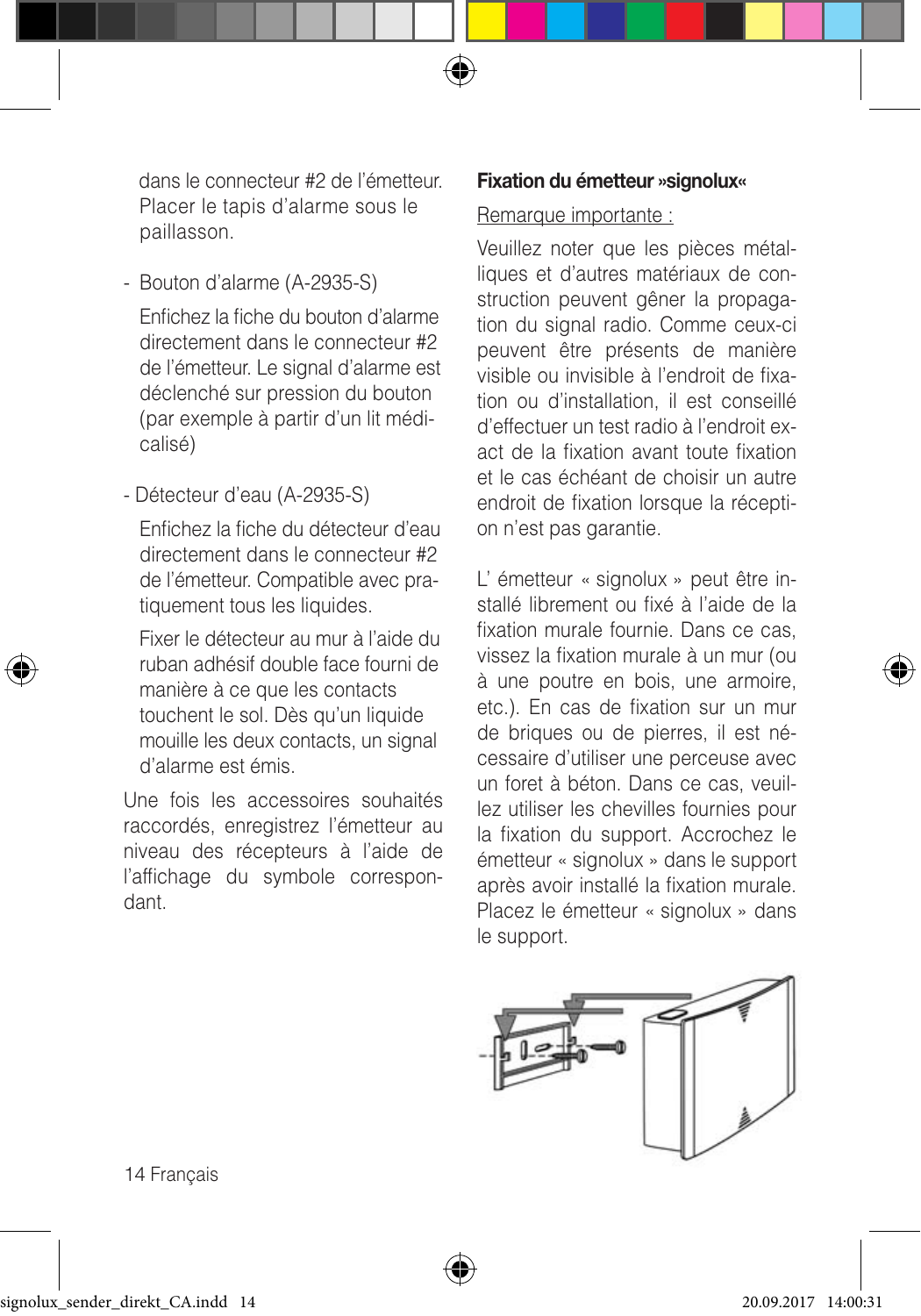#### Maintenance et entretien

L' « *Émetteur universel direct* » est exempt de maintenance.

S'il est sale, nettoyez l'appareil avec un chiffon doux et légèrement humide. N'utilisez jamais d'alcool, de diluant ni d'autres solvants organiques.

L' « *Émetteur universel direct* » ne doit pas être exposé en plein soleil de façon prolongée et il doit être protégé contre une chaleur importante, l'humidité et de fortes secousses mécaniques.

#### Important :

Cet appareil **n'est pas** protégé<br>contre les projections d'eau. contre les projections d'eau. Ne pas poser d'objet rempli d'un liquide, par exemple un vase, près de l'appareil. De même, ne pas poser près de l'appareil une source de combustion comme par exemple une bougie allumée.

#### Garantie

L' « *Émetteur universel direct* » présente une grande sécurité de fonctionnement.

Si en dépit d'un montage et d'un emploi corrects, des dysfonctionnements apparaissaient, veuillez contacter votre vendeur spécialisé ou vous adresser directement au fabricant.

La garantie comprend la réparation gratuite y compris la réexpédition. La seule condition est de renvoyer l'appareil dans son emballage d'origine. Ne le jetez donc pas. Cette garantie ne s'applique pas pour des dommages occasionnés par une mauvaise manipulation ou encore des tentatives de réparation par des personnes non autorisées (endommagement du cachet signalétique de l'appareil).

Les réparations sous garantie ne sont exécutées que si la carte de garantie dûment remplie est jointe à l'appareil.

Le numéro de série doit être indiqué dans tous les cas.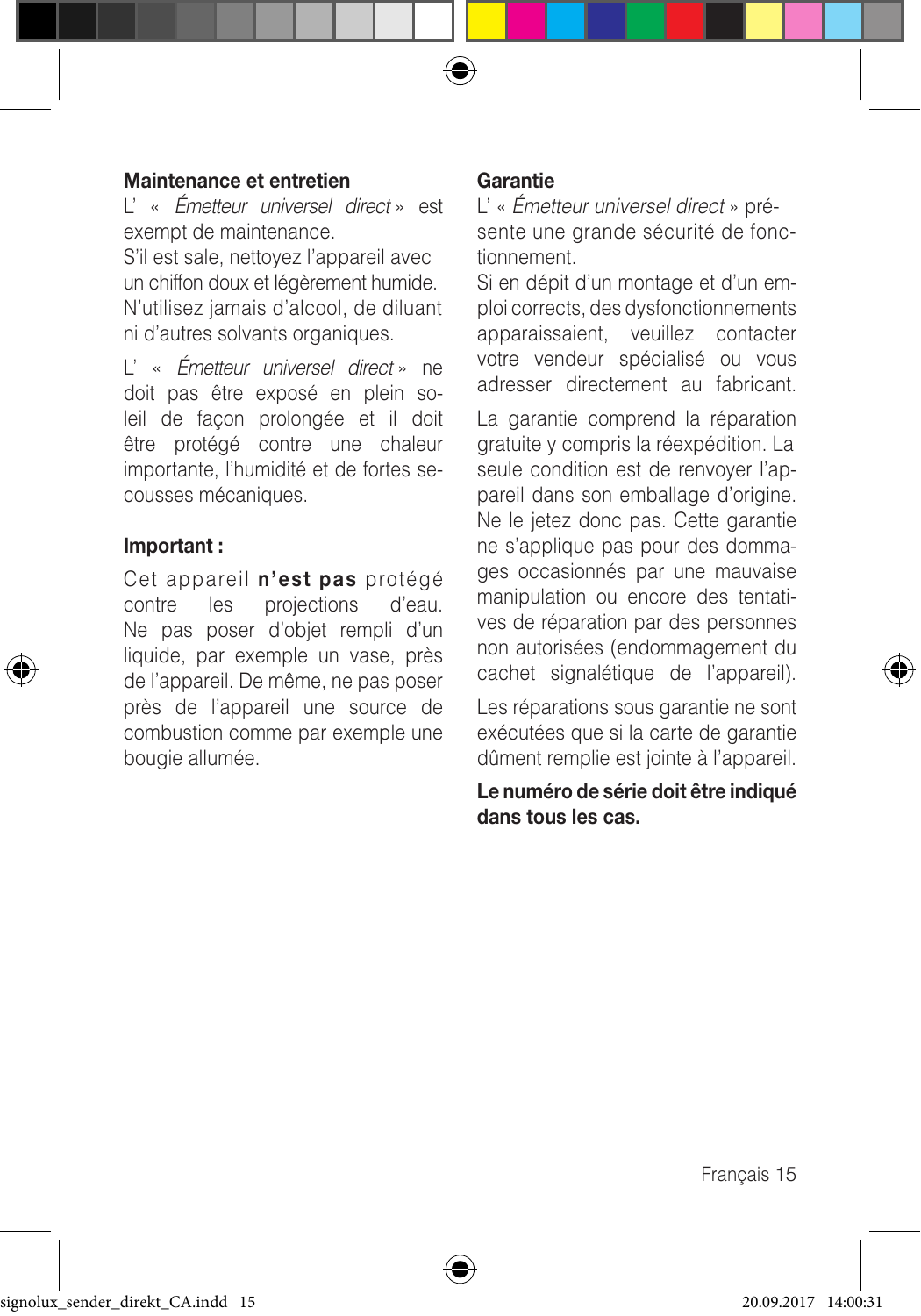**Elimination** des appareils électriques et électroniques usagés (à appliquer dans les pays de l'Union Européenne et

dans les autres pays européens avec un système de collecte séparée de ces appareils).

Ce symbole figurant sur le produit ou sur son emballage signifie que ce produit ne doit pas être éliminé avec les déchets ménagers mais doit être remis à une déchetterie ou à un point de collecte pour le recyclage des appareils électriques et électroniques. Toute contribution à l'élimination correcte de ce produit protège l'environnement et la santé de tous. L'environnement et la santé sont mis en danger par une élimination inadaptée des déchets. Le recyclage des matériaux aide à réduire la consommation de matières premières. Pour obtenir de plus amples informations sur le recyclage de ce produit, se renseigner auprès de sa commune, des services municipaux d'élimination des déchets ou auprès du magasin revendeur.

#### Spécifications techniques

| Alimentation électrique : | 3x piles type AAA 1,5 V                                                                          |
|---------------------------|--------------------------------------------------------------------------------------------------|
| Plage d'opération:        | $0$ à $40^{\circ}$ C                                                                             |
| Fréquence radio:          | 418 MHz / 915 MHz                                                                                |
| Hauteur:                  | 75 mm                                                                                            |
| Largeur:                  | 122 mm                                                                                           |
| Profondeur:               | 38 mm                                                                                            |
| Poids:                    | 128 g (sans piles)                                                                               |
| Durée de la batterie :    | Jusqu'à 1 - 2 ans, à 5 signaux par jour, selon<br>le type et la qualité de la batterie utilisée. |

Cet appareil est conforme aux exigences des directives de IC suivantes : 47 CFR Part 15; 2013 RSS-210 ISSUE 8



Sous réserve de modifications techniques.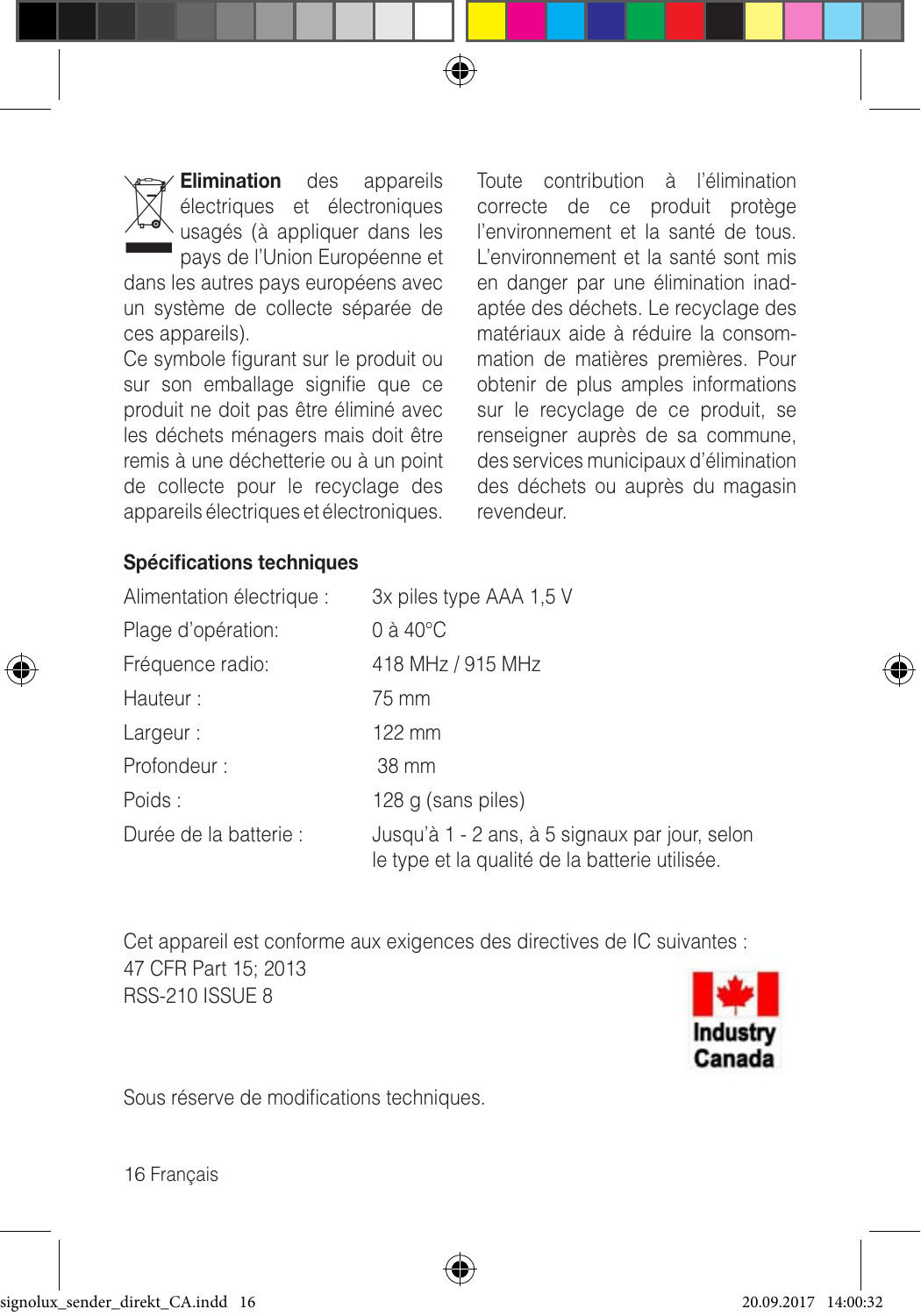Français 17